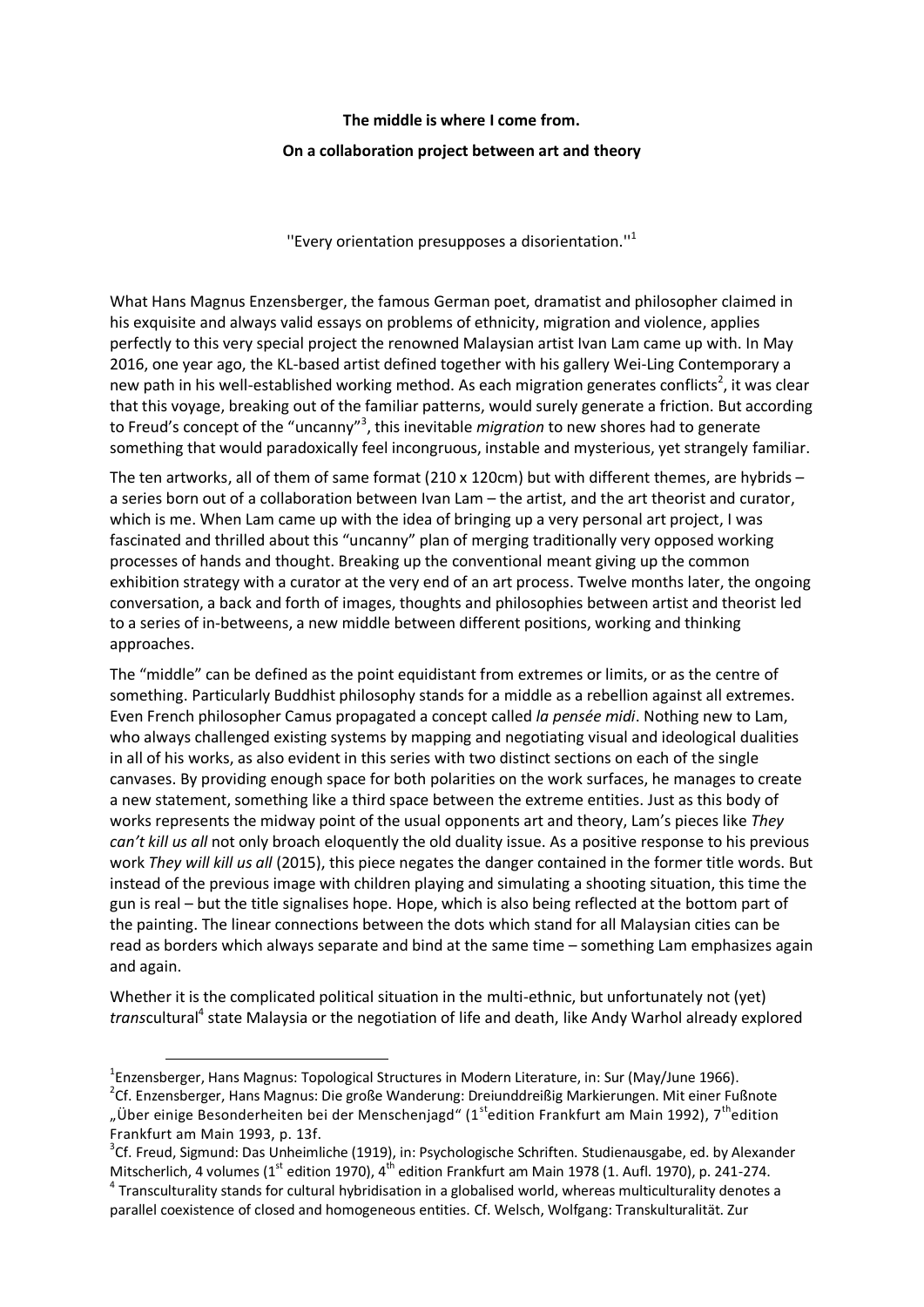it in a similar graphical manner in his *Guns, Knives, Crosses and Skulls* series (1984), the dialectic approach is never only a comparison or a confrontation. In *Dead Bird*, the obvious death, pictured through a lifeless bird body split in a figurative and a more abstract, linear part, seems strangely beautiful. The bird's feathers lead us to think about life as something very fragile; but both their beauty and vibrancy surviving death can be reflected in connection with a death which is more than the end of all things. It was already the Futurists who embraced war and death through their impulsive and colourful brush strokes as a chance for a new beginning: erasing the past and simultaneously setting new standards. But, isn't death always linked to life, and vice versa? And isn't art always the production of new life? So the end would be the same as a new beginning and the artist would be a "creator" too, turning death, damage and loss into beauty. The tiny vectors of red, blue, green, lucid colours springing outwards from a radiating source – a middle (again) – behind the figurative motif in most of the paintings accentuate this energy representing movement and therefore life.

Another formal tool which led Lam and me to a deeper thinking was his usage of "the grid" as a set of linear (*They can't kill us all, Let your downlights shine up*, *Dead Bird*) and organically structures filling up the second half of his partitioned works. In Western art history the grid has been positioned as an emblem of modernism,<sup>5</sup> and still today it can be a sign for a radical art practice that addresses the topic of today.<sup>6</sup> In *Diabetic Love Affair* the upper part of the canvas is defined by a graphical set of circular lines representing a knitting pattern. It is juxtaposed to the bottom part, which is coated with honey, polyurethane and then burnt, illustrating a topographical map of the Nigerian villages and towns destroyed by Boko Haram. Lam's approach using grids is even more than modern: one man – the artist – standing up against a world led by men who kidnap, rape and even kill women: mothers, grandmothers, daughters, aunts and sisters. Is it a coincidence that Lam chose to repair this terrorised, indeed fallen apart world by throwing a graphically knitted net over it –a technique traditionally attributed to female labour? Here he is: a man questioning obsolete gender attributions and providing all women, especially the humiliated and despised ones, with power.

*To forgive* is an intensification of the grid seen as threads in a textile context. The diagonal and straight lines and systems of squares and triangles, reminding of fabrics and their pattern grids, are actually a whole textile surface – a quilt Lam got as a child from his grandmother and used as a cover for a long time. That is why this very personal grid contains the artist's physical traces. His DNA: blood, hair, sweat and tears are registered in each membrane of the threads and fabric pieces the quilt is made of. Maybe this is the grid Clifford Geertz meant when defining culture as ahand spun fabric of meanings, done all by one selves, staying in a constant change and never being finished.<sup>7</sup> Culture is never static $8 -$ so weren't obviously the Japanese conquerors who occupied Malaya between 8<sup>th</sup> December 1941 and 16<sup>th</sup>February 1942, a reality Lam's grandmother remembers only too well. The grid: a system of separation and connection, at times beautiful, at times painful and bloody too.

The maps of places Lam often depictures through a grid system with spots denoting where people died by climbing Everest or signalising open fires in East Asia as seen in *Melts in your mouth not in your hands* remind us of classical weather charts; the graphical, stylized crosses, points and dots in bright complementary colour contrasts and primary tones of yellow, blue, red and orange are very similar to the charts with their simple sign systems of arrows, winds, isobars and other

1

veränderten Verfassung heutiger Kulturen, in: Hybridkultur. Medien, Netze, Künste, ed. by Irmela Schneider/Christian W. Thomsen, Cologne 1997, p. 67-90.

<sup>&</sup>lt;sup>5</sup>Cf. Krauss, Rosalind: Grids, in: The Originality of the Avant-Garde and Other Modernist Myths, Cambridge/Mass./London 1985.

<sup>&</sup>lt;sup>6</sup>Cf. Tupitsyn, Margarita: The Grid as a Checkpoint of Modernity (Autumn 2009), no. 12, in: Tate Papers, http://www.tate.org.uk/research/publications/tate-papers/12/the-grid-as-a-checkpoint-of-modernity.  ${}^{7}$ Cf. Geertz, Clifford: The Interpretation of Cultures. Selected Essays, New York 1973.

<sup>&</sup>lt;sup>8</sup>Cf. Hall, Stuart: Cultural Identity and Diaspora, in: Identity: Community, Culture, Difference, ed. by Jonathan Rutherford, London 1990, p. 226.